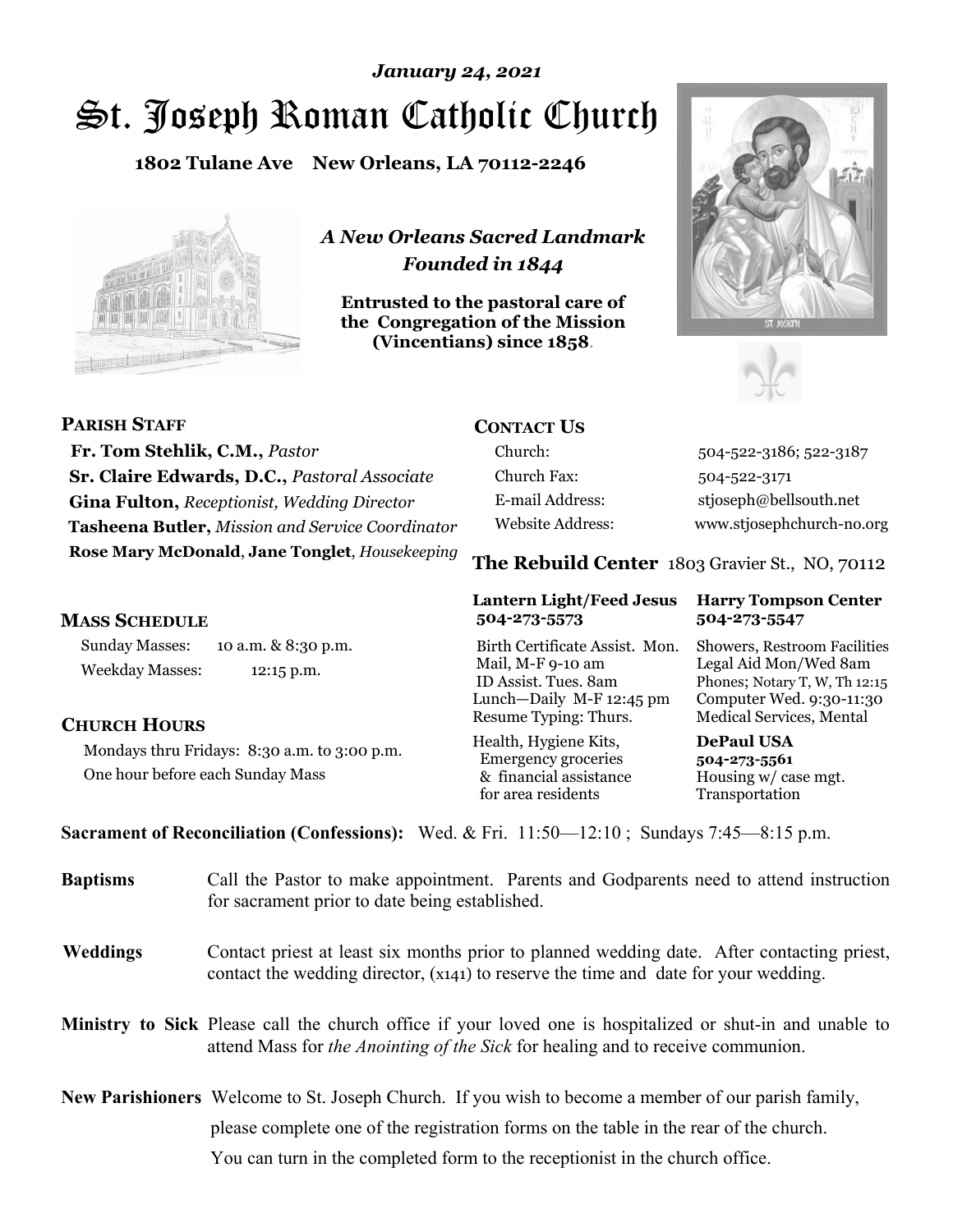## **Third Sunday in Ordinary Time January 24, 2021**



## **10:00 am** *St. Joseph Parishioners and Benefactors*

 **8:30 pm Mary Duet; +Bell Sisters; + Joseph Morales, Jr.** 

| Monday, January 25, 2021-Conversion of St. Paul, Apostle. | <i>Jan.</i> 24, One in Faith $\#1042$<br>Sunday,                 |
|-----------------------------------------------------------|------------------------------------------------------------------|
| $12:15$ pm $+$ Alice Kennedy; BVM                         | <b>READINGS FOR THE WEEK</b>                                     |
| Tuesday, January 26, 2021—Ss. Timothy & Titus             | Monday: Acts 22:3-16 Ps 117:1, 2; Mk 16:15-18                    |
| $12:15$ pm + Eddie Durham                                 | Tuesday.: 2 Tm 1:1-8; Ps 96:1-10; Mk 3:31-35                     |
| Wednesday, January 27, 2021—St. Angela Merici             | Wed.: Heb 10:11-18; Ps 110:1-4; Mk 4:1-20                        |
| 12:15 pm Kathleen Gebbia; + Raul Flores                   | Thurs: Heb 10:19-25; Ps 24:1-6; Mk 4:21-25                       |
| Thursday, January 28, 2021—St. Thomas Aquinas             | Friday: Heb 10:32-39; Ps 37:3-40; Mk 4:26-34                     |
| 12:15 pm + Fr. Francis Penino, CM; Raphael Jordan         | Sat.: Heb 11:1-2, 8-19; Lk 1:69-75; Mk 4:35-41                   |
| Friday, January 29, $2021$ —                              | Sunday: Dt 18:15-20; Ps 95:1-2, 6-9;<br>1 Cor 7:32-35; Mk1:21-28 |
| 12:15 pm Susan Spulutto; Fr. Antony Netikat               |                                                                  |
|                                                           |                                                                  |

**YOUR PRAYERS ARE ASKED FOR THE FOLLOWING PARISHIONERS , WHO ARE IN NEED OF HEALING:**  Dorothy Alexander, Jorge Arzuaga, Beatrice Augustin, Anthony Blaise, Clarke Bordelon, Lawrence & Mamie Brown, Angelle Campbell; John & Cindi Caron, Julianna Chevalier; Sue Dakote, Gretchen Delo, Joyce Delo, Mary Duet, John & Kathleen Gebbia, Sylvia Daily-Powell, Joseph Delay, Terry Eggleston, Linda Elwood, Heather Faircloth, Frances Fiegler, Darrell & Ramona Ford, Donald Frazier, June & Mark Eiserloh, Shirley Gaither, Roselyn Hansen, John Hakanson, Sarah Hollier-Watkins, Marvin Johnston, Jim Karam, Bill Kroetz, Ken & Bette Kussman, Nowell Lacking, Landy Lanza, James Leung, Andrew Marino, Sara Marino, Karen McCoy, Donna Moore, Maura O'Donovan, CHF, Tina Roderfeld, Bernie Saul; Pippy Sanders, Louise Sonnier, Mel & Gaspar Schiro; Theard Simms, Fr. Tom Stehlik, CM, Virginia Stehlik, Malcolm Taylor, Jane Tonglet, Fritz Tripkovich, Corliss Truhill; Georgiana Prevost, Marion Vaughn, Juanita Ware, Cathleen Ward, Warren Webster, Mary Willis, Lynn Williams, C & JA Slocum.

## **YEAR OF ST. JOSEPH**

With the Apostolic Letter "Patris corde" ("With a Father's Heart"), Pope Francis recalls the 150th anniversary of the declaration of Saint Joseph as Patron of the Universal Church. To mark the occasion, the Holy Father has proclaimed a "Year of Saint Joseph" from 8 December 2020 to 8 December 2021. inviting the universal church to meditate on and pray for the patronage of the foster father of Jesus.

 Joseph's example and patronage come at the perfect time. At a time when a global pandemic has forced millions to live hidden away, isolated and alone, we can see Joseph as a model of the hidden life. We understand that Joseph died before Jesus' public ministry; Mary's husband was undoubtedly familiar with suffering. So we can see him as our patron, too, praying for us as he sees our struggles with illness.

 Joseph's spiritual path "is not one that *explains*, but accepts" — which does not mean that he is "resigned." Instead, he is "courageously and firmly proactive," because with "Holy Spirit's gift of fortitude," and full of hope, he is able "to accept life as it is, with all its contradictions, frustrations and disappointments." In practice, through St. Joseph, it is as if God were to repeat to us: "Do not be afraid!" because "faith gives meaning to every event, however happy or sad," and makes us aware that "God can make flowers spring up from stony ground." Joseph "did not look for shortcuts but confronted reality with open eyes and accepted personal responsibility for it." For this reason, "he encourages us to accept and welcome others as they are, without exception, and to show special concern for the weak."

 The carpenter of Nazareth," explains the Pope, was able to turn a problem into a possibility by trusting in divine providence." He had to deal with "the concrete problems" his Family faced, problems faced by other families in the world, and especially those of migrants. In this sense, St. Joseph is "the special patron of all those forced to leave their native lands because of war, hatred, persecution and poverty." As the guardian of Jesus and Mary, Joseph cannot "be other than the guardian of the Church," of her motherhood, and of the Body of Christ. "Consequently, every poor, needy, suffering or dying person, every stranger, every prisoner, every infirm person is 'the child' whom Joseph continues to protect." From St Joseph, writes Pope Francis, "we must learn... to love the Church and the poor"